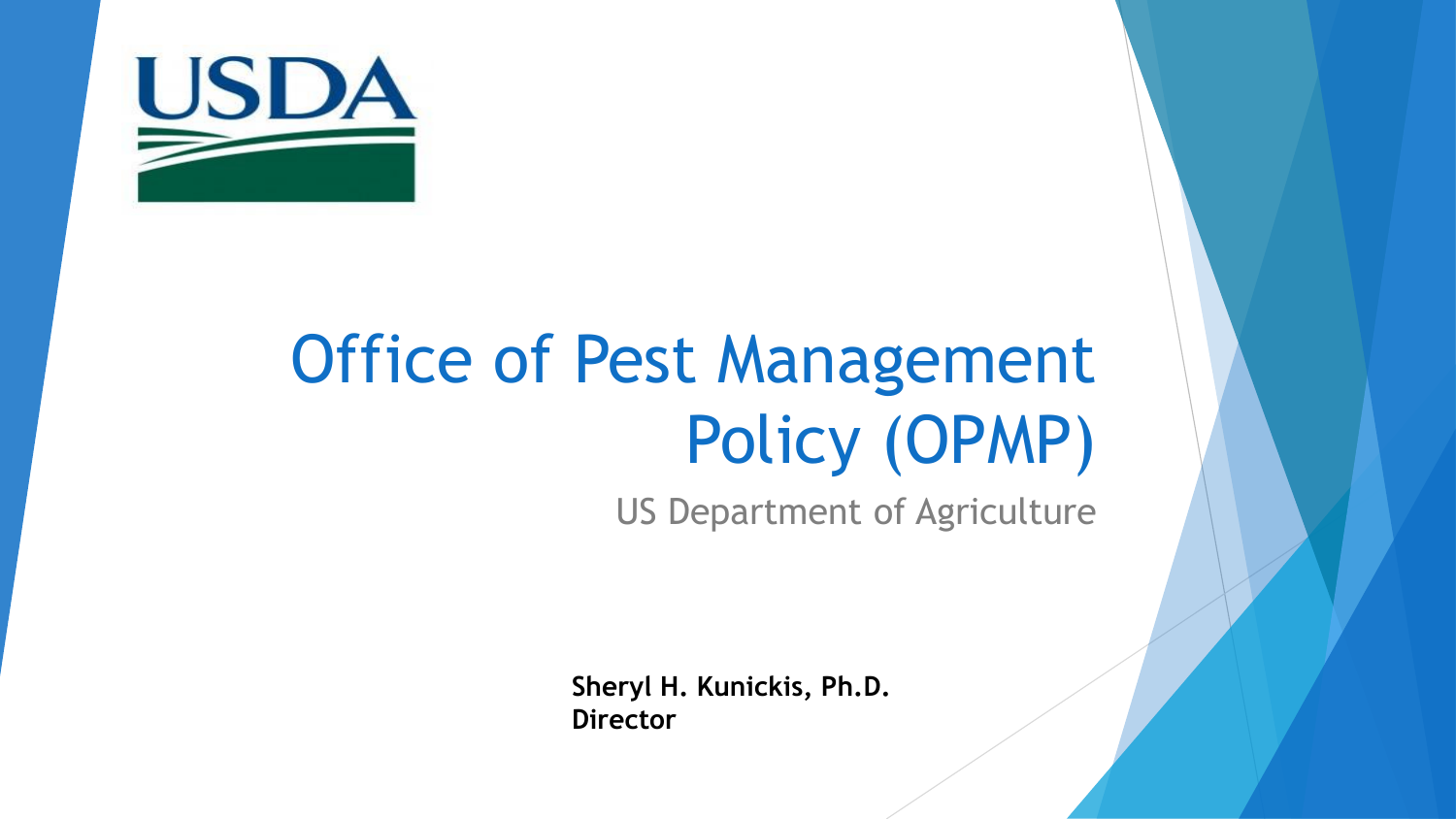### **7 U.S. Code § 7653 - Office of Pest Management Policy**

### **a) Purpose**

**The purpose of this section is to establish an Office of Pest Management Policy to provide for the effective coordination of agricultural policies and activities within the Department of Agriculture related to pesticides and of the development and use of pest management tools, while taking into account the effects of regulatory actions of other government agencies.** 

**(b) Establishment of Office; principal responsibilities** 

**The Secretary of Agriculture shall establish in the Department an Office of Pest Management Policy, which shall be responsible for—**

**(1)the development and coordination of Department policy on pest management and pesticides;** 

**(2)the coordination of activities and services of the Department, including research, extension, and education activities, regarding the development, availability, and use of economically and environmentally sound pest management tools and practices;** 

**(3)assisting other agencies of the Department in fulfilling their responsibilities related to pest management or pesticides under the Food Quality Protection Act of 1996 (Public Law 104–170; 110 Stat. 1489), the Federal Insecticide, Fungicide, and Rodenticide Act (7 U.S.C. 136 et seq.), the Federal Food, Drug, and Cosmetic Act (21 U.S.C. 301 et seq.), and other applicable laws; and** 

**(4)performing such other functions as may be required by law or prescribed by the Secretary.** 

### **(c) Interagency coordination**

**In support of its responsibilities under subsection (b) of this section, the Office of Pest Management Policy shall provide leadership to ensure coordination of interagency activities with the Environmental Protection Agency, the Food and Drug Administration, and other Federal and State agencies.** 

### **(d) Outreach**

**The Office of Pest Management Policy shall consult with agricultural producers that may be affected by pest management or pesticide-related activities or actions of the Department or other agencies as necessary in carrying out the Office's responsibilities under this section.** 

### **(e) Director**

**The Office of Pest Management Policy shall be under the direction of a Director appointed by the Secretary, who shall report directly to the Secretary or a designee of the Secretary.** 

### **(f) Authorization of appropriations**

**There are authorized to be appropriated such sums as are necessary to carry out this section for each of fiscal years 1999 through 2012.**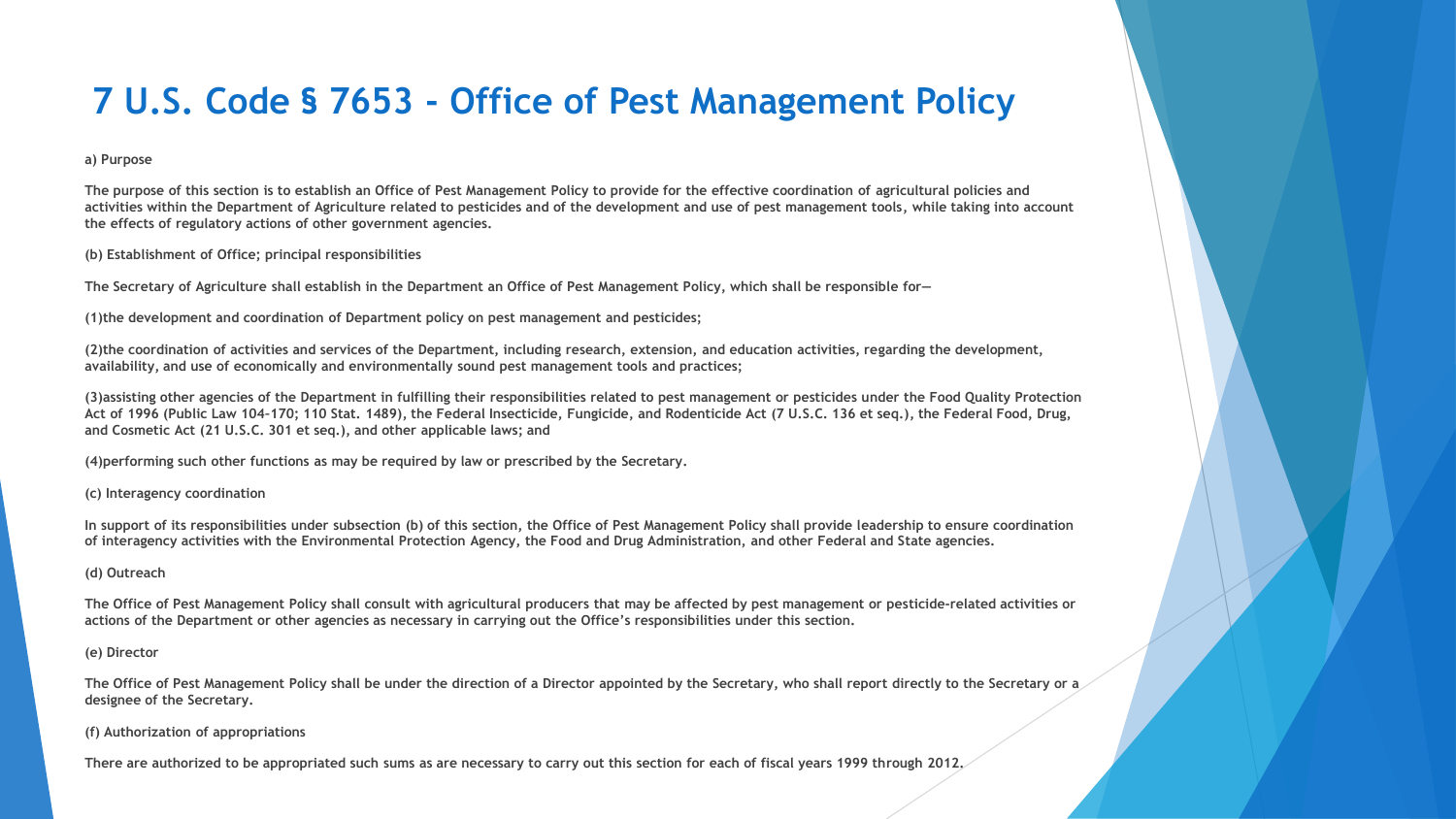## **Reauthorized in the Farm Bill -2014**

### **SEC. 7309. OFFICE OF PEST MANAGEMENT POLICY.**

Section 614(f) of the Agricultural Research, Extension, and

Education Reform Act of 1998 (7 U.S.C. 7653(f)) is amended—

(1) by striking ''such sums as are necessary''; and

(2) by striking ''section'' and all that follows and inserting

the following: ''section—

''(1) such sums as are necessary for each of fiscal years

1999 through 2013; and

''(2) \$3,000,000 for each of fiscal years 2014 through 2018.''.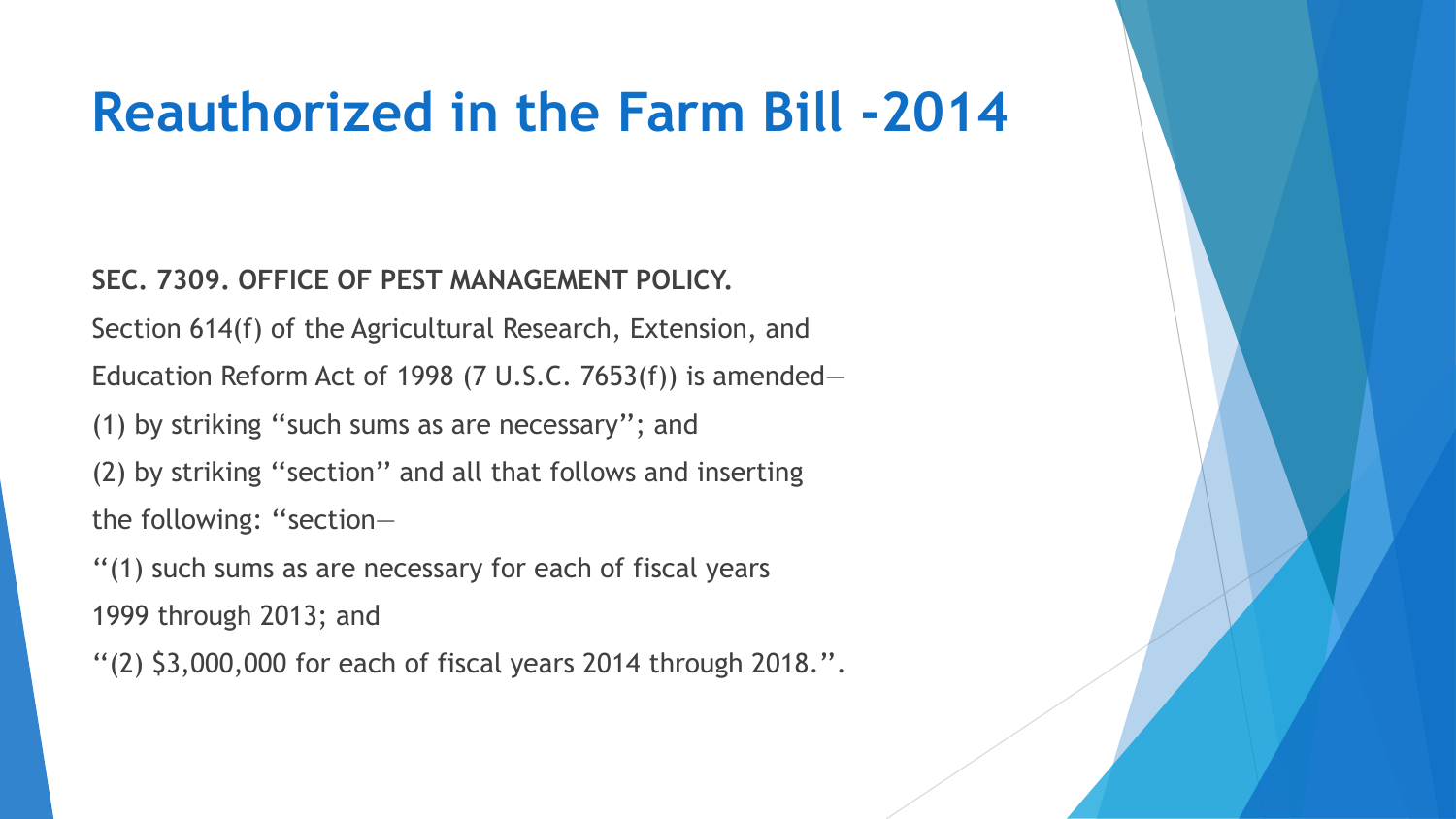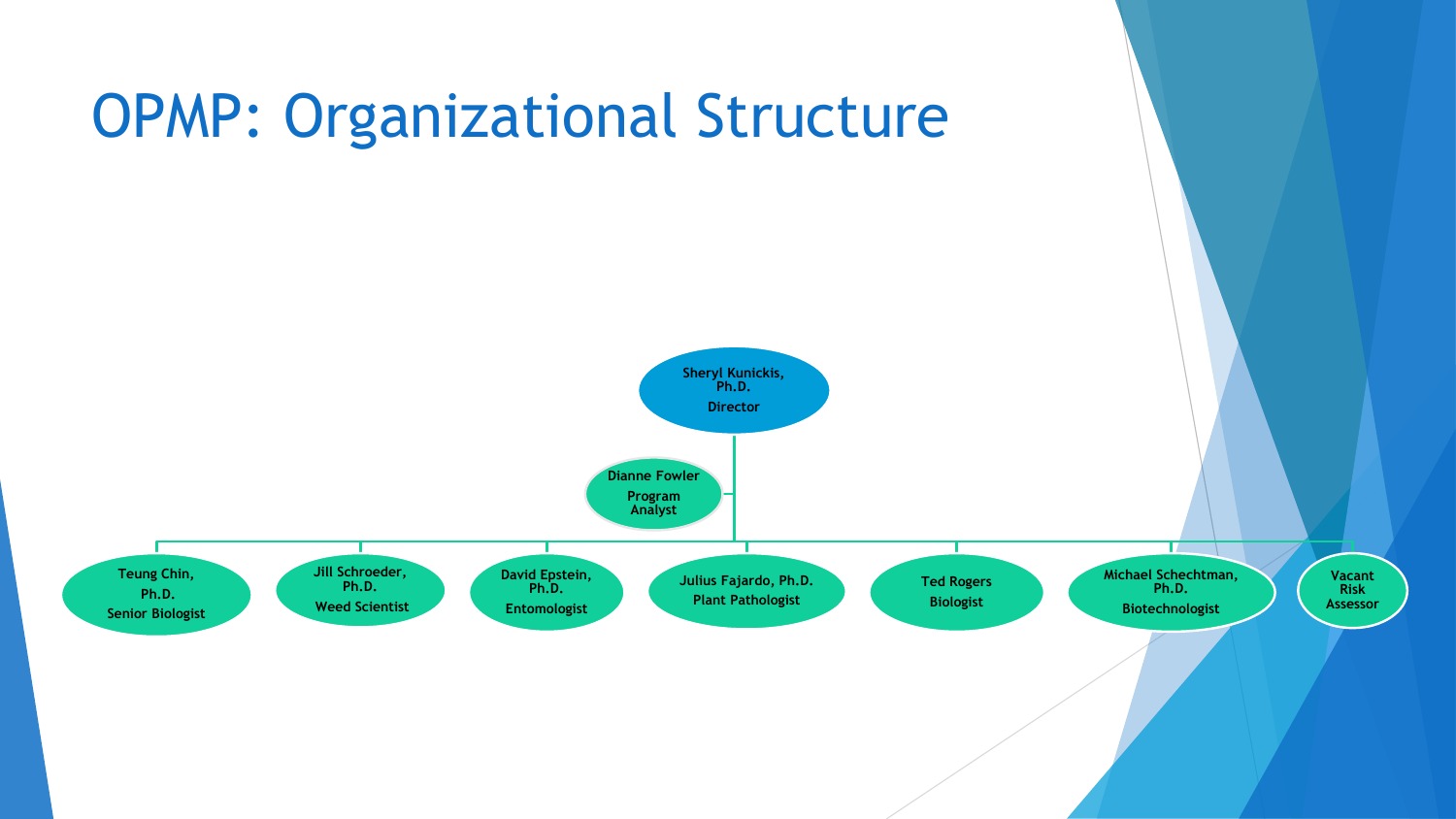## OPMP: Stakeholders

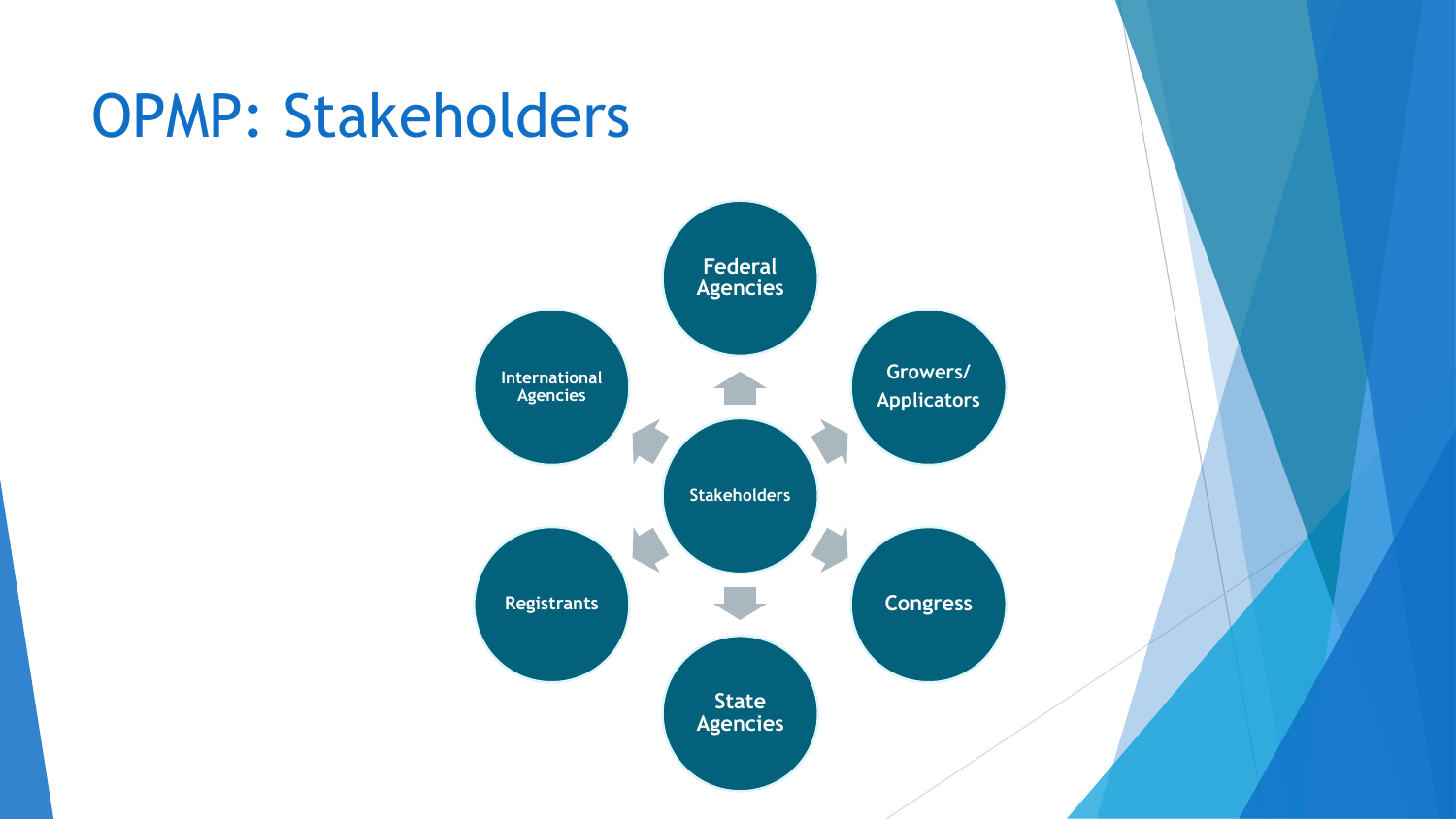## Pest Management Efforts

- Registration Review
- Pollinators and Monarchs
- **Endangered Species Act (ESA) and Pesticides**
- Pesticide Resistance
- Worker Protection Standards (WPS) Proposed Rule
- Certification & Training of Restricted Use Pesticides Proposed Rule
- ▶ National Plant Disease Recovery System (NPDRS)
- Biotechnology
- **Others** 
	- **Methyl bromide critical use exemptions (CUEs)**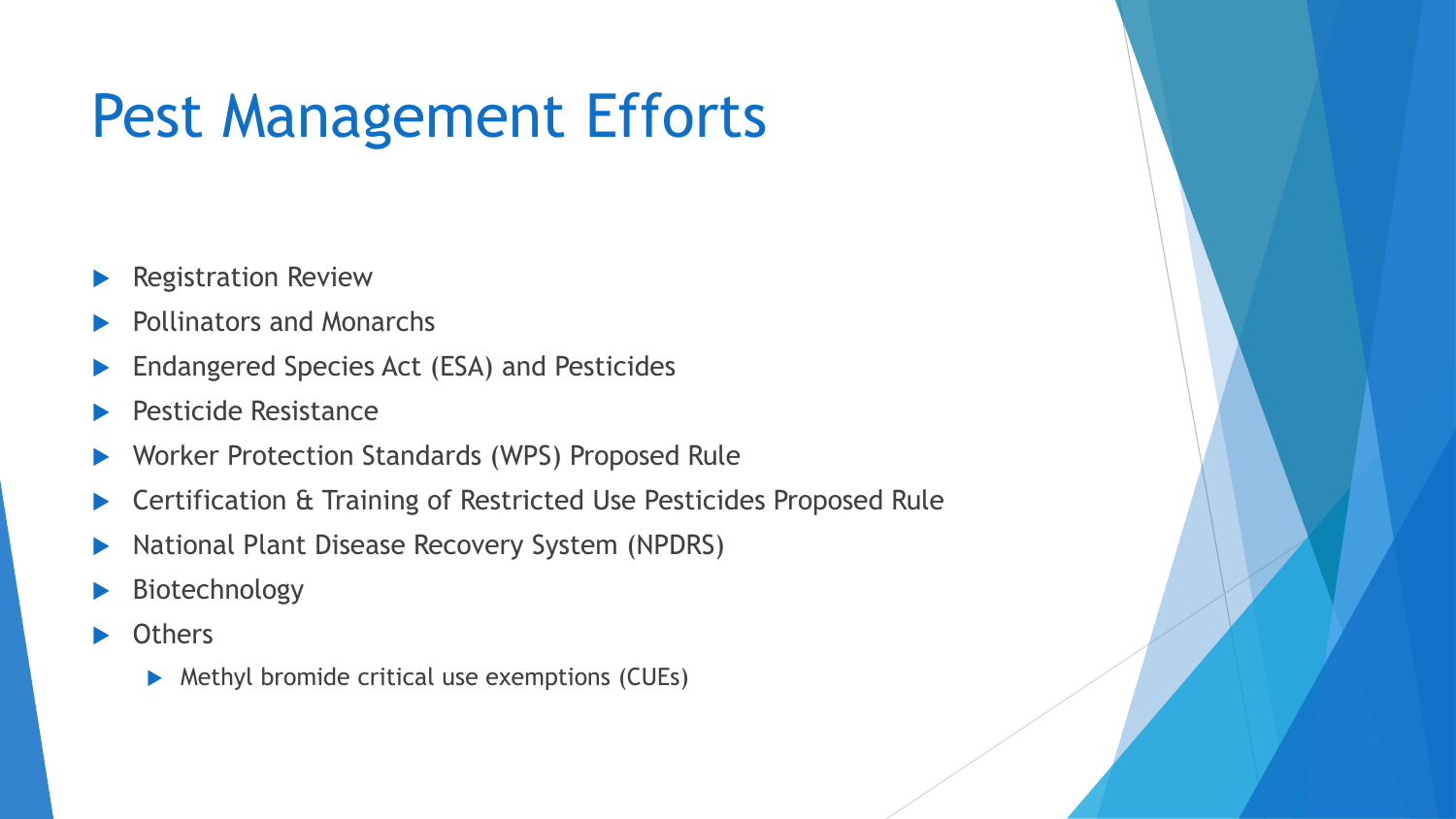# Agricultural Issues…

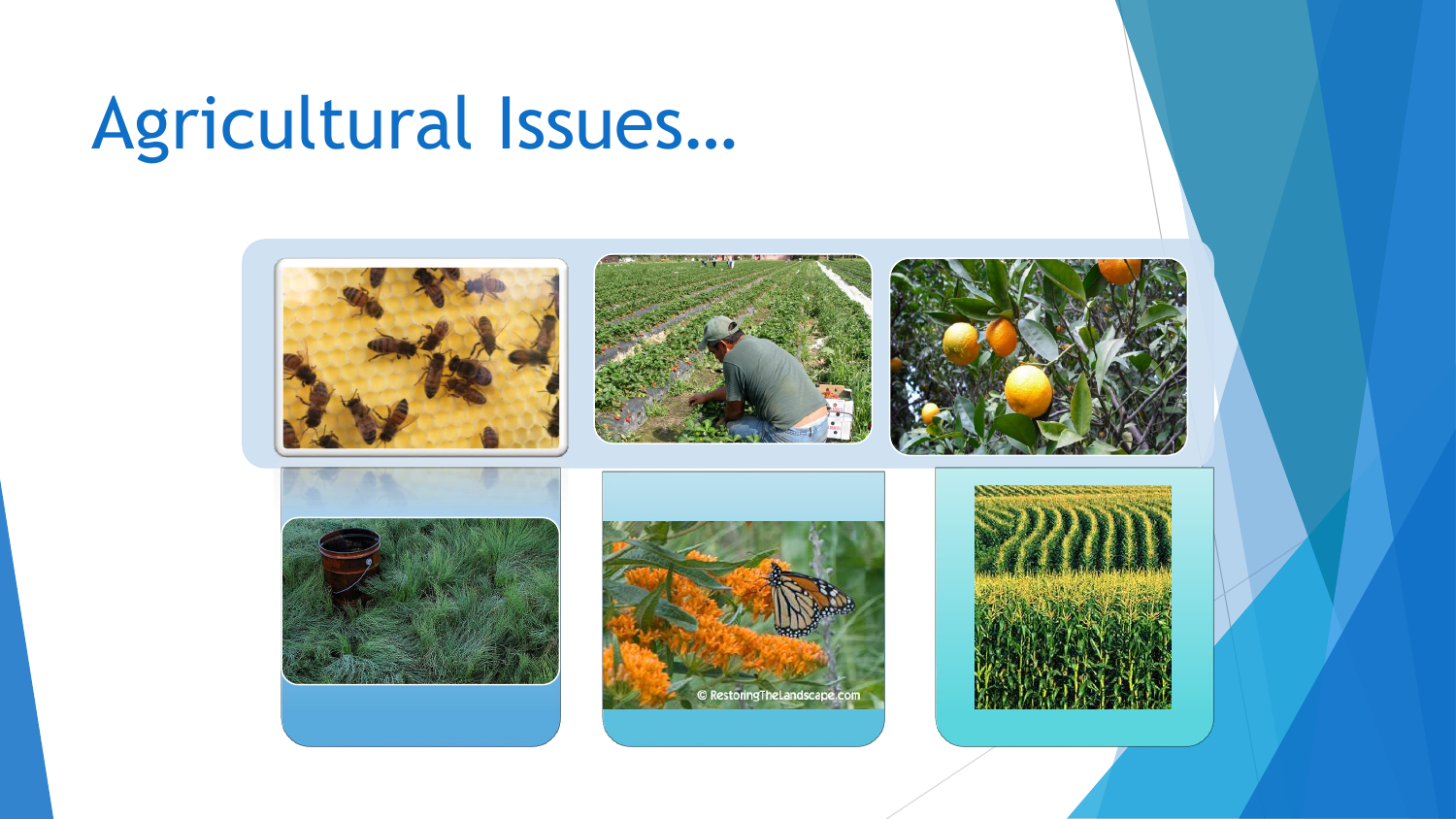### October 15, 2014 **USDA Announces Measures to Help Farmers Diversify Weed Control Efforts**

- ▶ NRCS will offer financial assistance under its Environmental Quality Incentives Program (EQIP) for herbicide resistant weed control practices that utilize Integrated Pest Management plans and practices.
- **NRCS** is soliciting proposals under the Conservation Innovation Grants (CIG) Program for innovative conservation systems that address herbicide resistant weeds.
- USDA's Animal and Plant Health Inspection Service (APHIS) will actively promote use of best management practices (BMPs) in design protocols for regulated authorized releases of genetically engineered (GE) crops and will include recommendations for BMPs with the authorization of field trials of HR crops.
- ▶ USDA will partner with WSSA and OPMP will have the lead for coordinating the effort. Dr. Jill Schroeder is the technical lead for OPMP.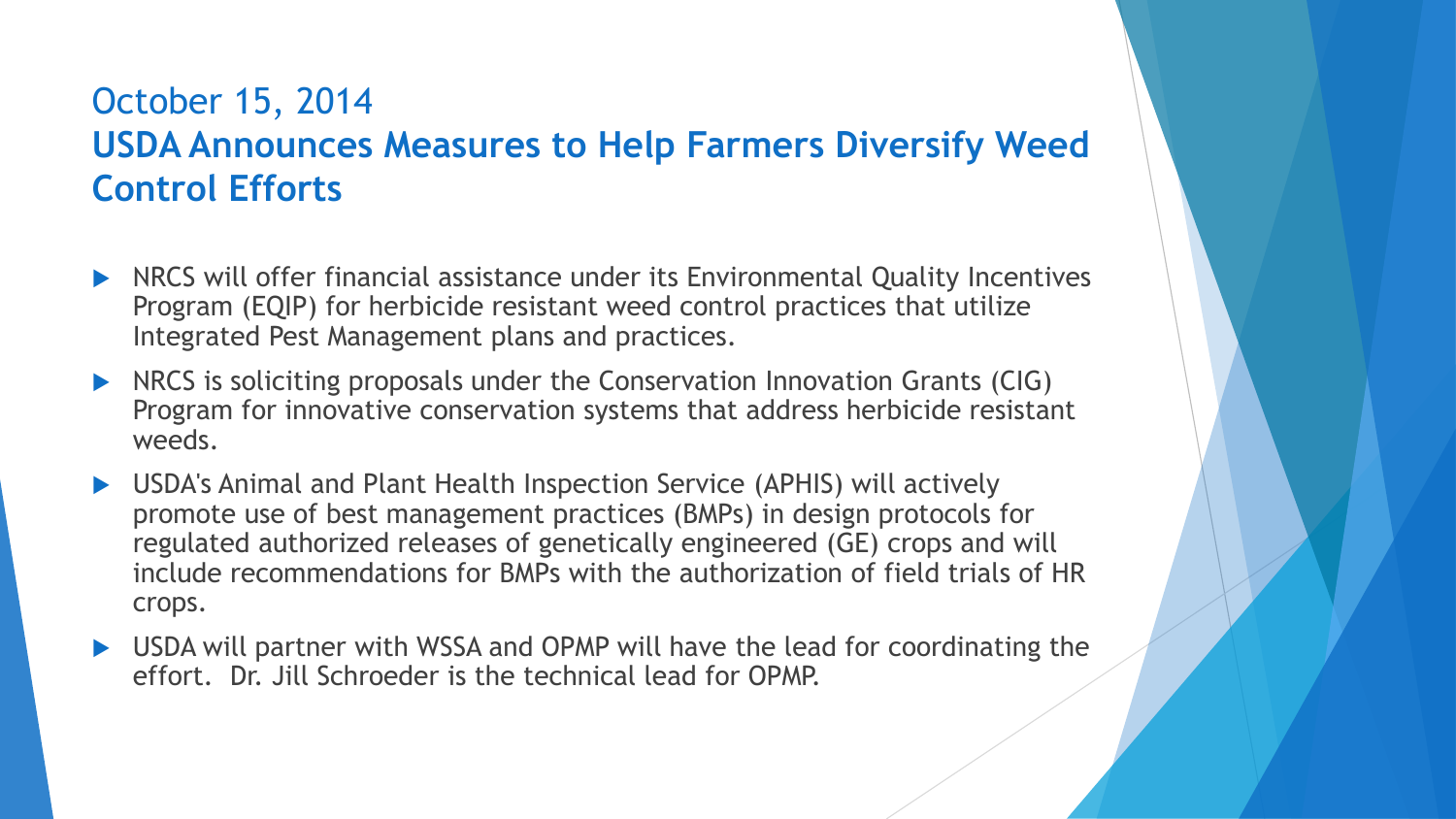## National Plant Disease Recovery System (NPDRS) Webinars, a USDA-OPMP & APS Partnership

 **'Threat of Cowpea mild mottle virus to bean, soybean and other legume production in the US - what we know and don't know about this exotic virus'**

*Dr. Judy Brown, University of Arizona April 30, 2015* 

 **'Riding the Zebra'** *Dr. Charlie Rush, Texas A&M AgriLife Research May 7, 2015*

ZC is caused by a bacterium, '*Candidatus* Liberibacter solanacearum', which is vectored by the potato psyllid (*Bactericera cockerelli*). The disease was named for the characteristic striping and discoloration in potato chips produced from infected tubers, but it affects all market classes of processing and fresh potatoes, by reducing both yield and quality.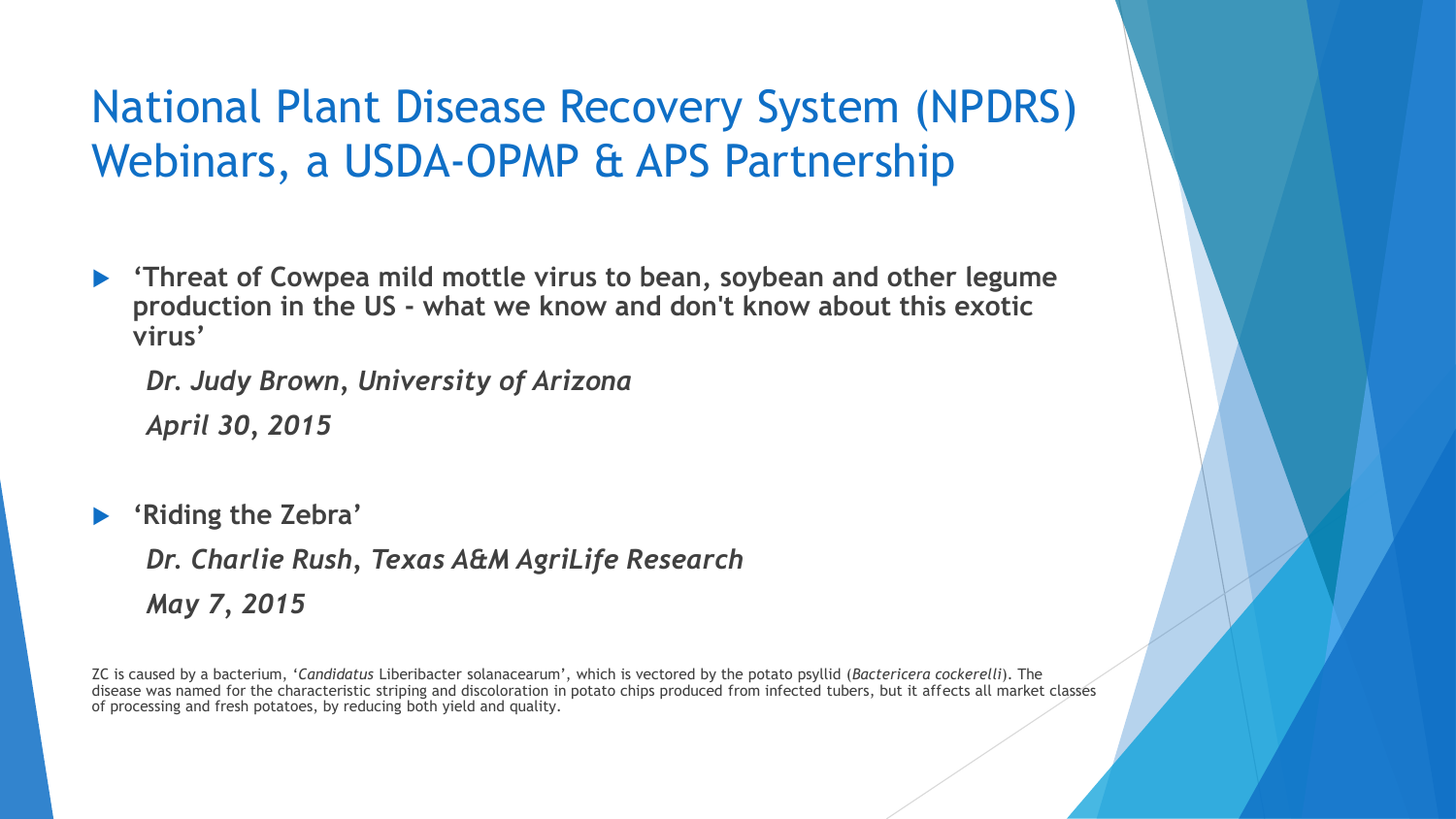